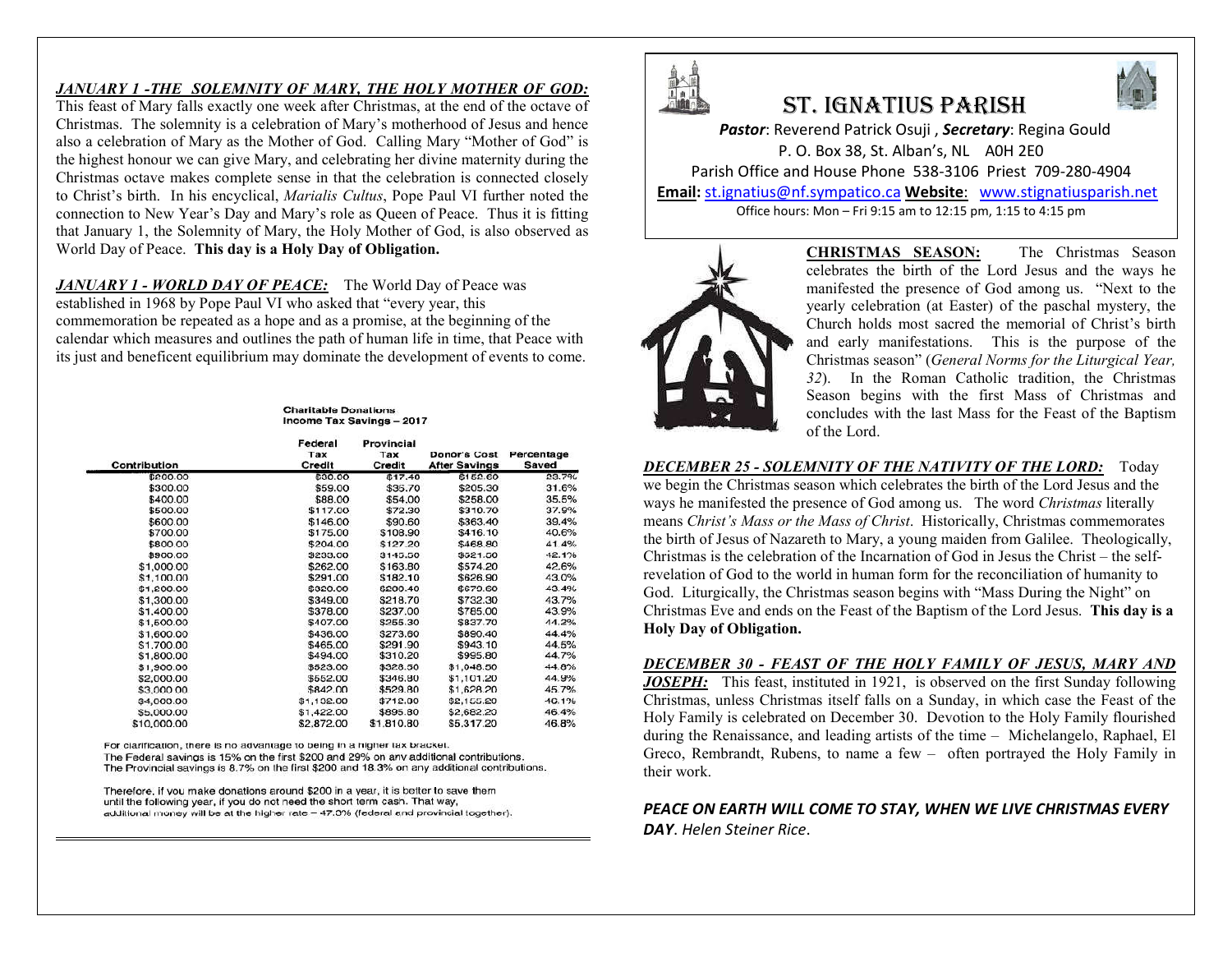## MInIStrIeS' Schedule for Weekend MaSSeS

| <b>DATE</b>                 | <b>Sacrist</b><br>an | Reader                           | <b>Collectors</b>                               | <b>Eucharistic</b><br><b>Minister</b> | <b>Altar</b><br><b>Servers</b> | <b>Music</b>                     |
|-----------------------------|----------------------|----------------------------------|-------------------------------------------------|---------------------------------------|--------------------------------|----------------------------------|
| Dec.<br>22                  | Jenny<br>Maggie      | Monica Willcott                  | Anthony W.<br>Kevin Organ<br>Francis M.         | Matthew<br>Willcott                   | Margaret<br>Ellen              | Julie Ann<br>Chrissy             |
| Dec.<br>23                  | Mary<br>Patsy        | Philomena<br>Sutton              | Necia D.<br>Mary Organ<br>George Davis          | Calvin Collier                        | Edith<br>Patsy                 | Jessica Willcott                 |
| Dec.<br>24                  | Mary<br>Patsy        | Ann Benoit<br>Brenda Jeddore     | Anthony W.<br>Kevin Organ<br>Francis M.         | Ann<br>Christine<br>Jessica           | Matthew<br>Mitchell            | Community<br>Choir<br>Valerie C. |
| Dec.<br>25                  | Mary<br>Patsy        | Pat Pittman                      | Necia D.<br>Mary Organ<br>George Davis          | Ralph<br>Genevieve<br>Mary S.         | Anthony<br>George              |                                  |
| Dec.<br>29                  | Mary<br>Patsy        | Gerry Cox<br>Monica Willcott     | Anthony W.<br>Kevin Organ<br>Francis M.         | Margaret<br>Hoskins                   | Kevin<br>Willie                | Julie Ann<br>Chrissy             |
| Dec.<br>30                  | Mary<br>Organ        | Mary Organ                       | Necia D.<br>Mary Organ<br>George Davis          | Mary Organ                            | Jean<br>Mary S.                | Mary Organ                       |
| Dec.<br>31                  | Mary<br>Organ        | Christine Farrell<br>Edith Organ | Anthony W.<br>Kevin Organ<br>Francis M.         | Elizabeth<br>Edith<br>Mitchell        | Brenda J.<br>Maggie            | Jessica<br>Valerie Coombs        |
| Jan.1<br><b>CHAP</b><br>EL. | Mary<br>Organ        | Cindy Benoit                     | Clarence D<br>Mike Snook<br>Perry Cox           | Valerie<br>Ralph                      | Matthew<br>Mitchell            |                                  |
| Jan.<br>5                   | Mary<br>Organ        | Brenda Jeddore                   | <b>Ed Hoskins</b><br>Clayton W.<br>Christine H. | Ann Benoit                            | Christine<br>Mary O.           | Julie Ann<br>Chrissy             |
| Jan.<br>6                   | Maggie<br>Jenny      | Mary Organ                       | Clarence D<br>Mike Snook<br>Perry Cox           | Genevieve<br>Tremblett                | Margaret<br>Ellen              | Mary Organ                       |

## *Christmas Message*

#### *SOFTLY, EVER SO GENTLY HE COMES. MAY HIS SILENT COMING TOUCH YOU WITH LOVE, ENFOLD YOU IN PEACE AND FILL YOU WITH HOPE.*

With best wishes for a joyous Christmas Season and a New Year filled with God's choicest blessings. This is such a beautiful season. The world is quiet, full of an inner joy as we contemplate the birth of the Christ Child. Many people will try to be home, to be with loves ones, as this is an extra long holiday. We pray that it will be a safe and enjoyable holiday for you and your loved ones. We wish you joy and God's richest blessing in this Holy Season.

### *Christmas Liturgy Christmas Eve and Christmas Day—Dec 24 - 28*

Conne River-----**Christmas Eve** -- 6:00 pm---- St. Anne's Church---- *Parish Family* St. Alban's------ **Christmas Eve---** 8:30 pm--- St. Ignatius Church--- *Parish Family* St. Alban's------ **Christmas Day--** 10:30 am---St. Ignatius Church ---*Parish Family* Wed.- 11:00 a.m.------ Parish Chapel------------ Corey Collier, Jaydon Strickland Thurs.- 11:00 a.m.------ Parish Chapel------------------ Hubert, Susie, Linus Collier Fri.-- 11:00 a.m.------ Parish Chapel------------------------ George & Pearl Collier

### *Weekend Liturgy: Saturday, Dec. 29 and Sunday, Dec.30 rd*

St. Alban's- Sat. --- 7:00 p.m.--St. Ignatius Church--- Debbie Way, Ron & Joan Kendall St. Alban's--Sun.--- 10:30 a.m.-St. Ignatius Church-------------------- *Parish Family* Conne River- Sun. --- 2:00 p.m.-St. Anne's Church--------------------- Gladys Benoit

## *New Years Liturgy: - Dec.31st and, Jan. 1st- - 4th*

|                                                                                   |  | New Year's Eve- St. Alban's-7:00 p.m.--St. Ignatius Church---------- Eileen Burke,     |  |  |  |
|-----------------------------------------------------------------------------------|--|----------------------------------------------------------------------------------------|--|--|--|
|                                                                                   |  | Gerald Organ                                                                           |  |  |  |
| New Year's Day- St. Alban's-10:30 a.m.-Parish Chapel------------- Ralph, Rosaleen |  |                                                                                        |  |  |  |
|                                                                                   |  | Chris & Regina Collier                                                                 |  |  |  |
|                                                                                   |  | Wed.- 11:00 a.m.------ Parish Chapel--------------------- Joan Haas, Sarah Willcott    |  |  |  |
|                                                                                   |  | Thurs.- 11:00 a.m.------ Parish Chapel--------------------- Henrietta & Aloysius Walsh |  |  |  |
|                                                                                   |  | John & Dorothy Hoskins                                                                 |  |  |  |
|                                                                                   |  | Fri.-- 11:00 a.m.------ Parish Chapel------ Robert, Irene, Pauline Snook & family      |  |  |  |
|                                                                                   |  |                                                                                        |  |  |  |

## *Weekend Liturgy: Saturday, Jan.5th and Sunday, Jan. 6th*

St. Alban's------ Sat. --- 7:00 p.m. St. Ignatius Church--George,Bessie,Alfreda Harding St. Alban's------ Sun.--- 10:30 a.m. St. Ignatius Church----------------- *Parish Family* Conne River---- Sun. --- 2:00 p.m. St. Anne's Church--------—Roger & Gerald John

## *Ten Priceless Gifts for Christmas*

1*.The gift of listening*. Try giving this to someone in need. And you must really listen. No interrupting, no day dreaming, no planning of our responses. Just Listen. 2*.The gift of affection*. Be generous with your hugs, kisses and gentle squeezes of the hand. Let these tiny actions demonstrate the love inside of you.

3*.The gift of a note*. It can be as simple as "I love you" or as creative as a sonnet. Put your notes where they will surprise your loved ones.

4.*The gift of laughter*. Just count out a cartoon, save a clever article. You gift will say, "I love to laugh with you."

5.*The gift of a compliment*. A simple "You look good in blue!" or "Good supper!" can be of greatest value to those who may feel they are being taken for granted. 6*.The gift of a favour*. Help with the dishes, run an errand, etc.

7.*The gift of leaving alone*. There are times in our lives when we want nothing more than to be left alone. Become sensitive to those times and give solitude.

8.*The gift of a cheerful disposition*. Try to be cheerful around those you love. 9*.The gift of a game*. Offer to play your loved one's favourtie game. Even if you lose, you'll be a winner.

10. *The gift of prayer*. Pray for your loved ones and let them know you care for them.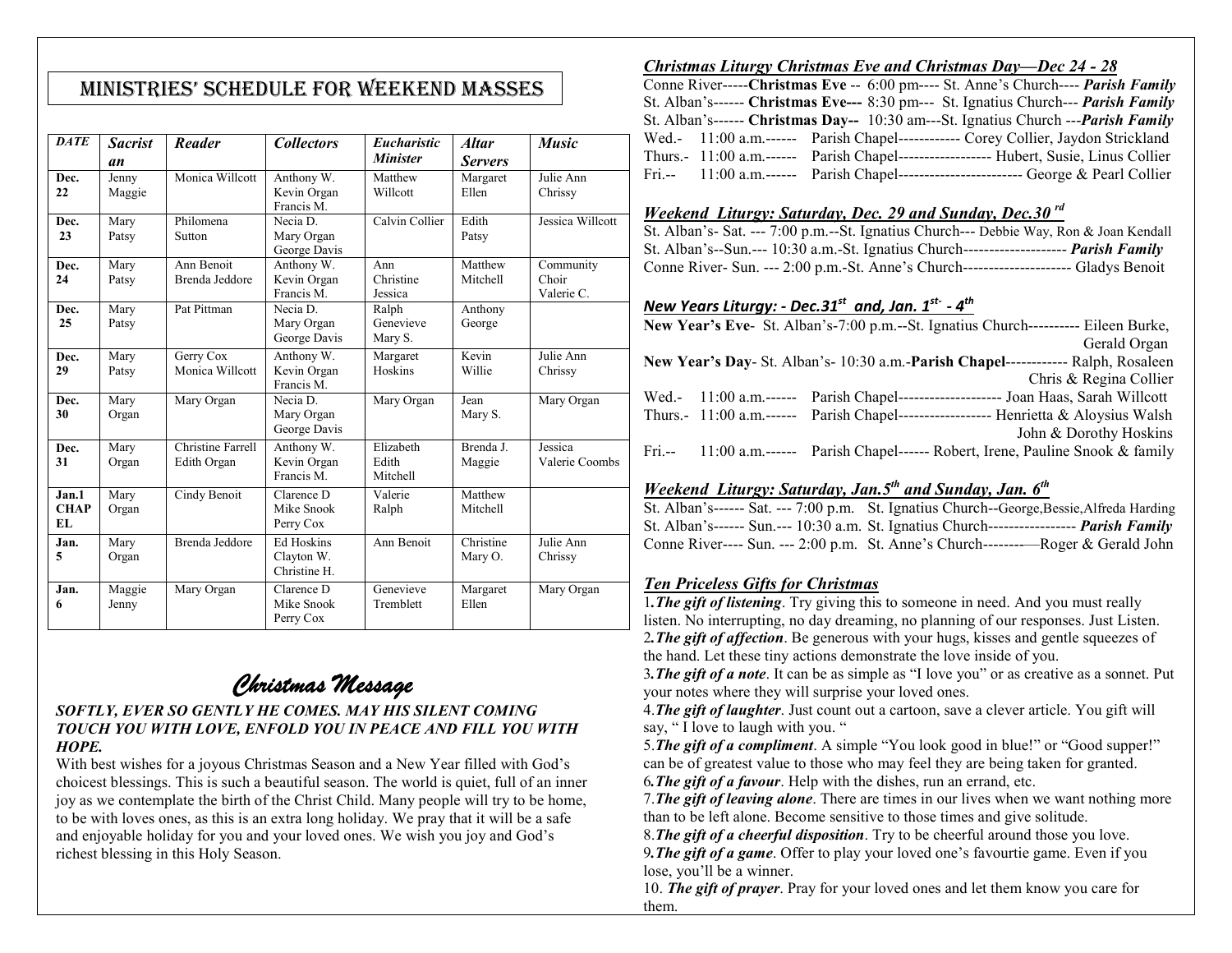## **Parish Council Letter**

May God bless you and all of your families, in your home, in your work, in your service to the community and in your faithful life as a parish. We are writing this letter to describe the financial condition of St. Ignatius Parish. As those who receive the weekly bulletin are aware, each month the financial report has been submitted to the parishioners, however, this bulletin includes the year to date financial statement.

The Parish Council would like to highlight the repairs and upkeeps for this year. All twenty stained glass windows have been refurbished, as well as a new window has been put in the vestry. The carpet has been removed from the Priest residence and replaced with laminate flooring. These renovations and repairs have cost \$35,142.28 and these funds were taken from the Chase the Ace fundraiser. In 2019, the priority has been set to replace the front steps of the church. The renovation and repair plans must continue if we are to keep our parish/church.

The Chase the Ace fundraiser was started in 2015 for the purposes of maintaining the general monthly running of the church, and of course, that particular fundraiser was a huge success bringing in approximately \$322,000 (after expenses) in December 2016.

This past year we have used \$52,417.73 to maintain the monthly running of the parish. Each month, there is a shortfall even with the monies raised from the current Chase the Ace fundraiser. At this rate, with continued expenditures these funds will be depleted by 2021.

We are writing to ask you to think through the way you give financially as a household to your church. If each household could begin contributing monthly or increase the monthly contributions, the parish monthly deficit would be reduced or even erased! This would allow the council to use the fundraised monies to cover the cost of future repairs. Giving is quite simple;

the automatic debit forms are attached to this bulletin for your use. In addition, we kindly request that you consider passing this information on to any family members who live away and would like to have the opportunity to keep this parish alive. Our parish is the pride and heart of our community, please, if you have not yet set up a weekly contribution please consider it for the New Year. This contribution is a tax-deductible donation and receipts are provided for the tax season.

We are deeply thankful for all you give in so many ways, but as the Parish Council, we have the responsibility of ensuring that the church lives within the means that God provides. We have been facing a monthly shortfall and with your help, we want to be able to grow our parish and continue to offer much needed programming and services. To that end, it is our wish that you consider supporting St. Ignatius Parish for the 2019 year.

St. Ignatius Parish Council